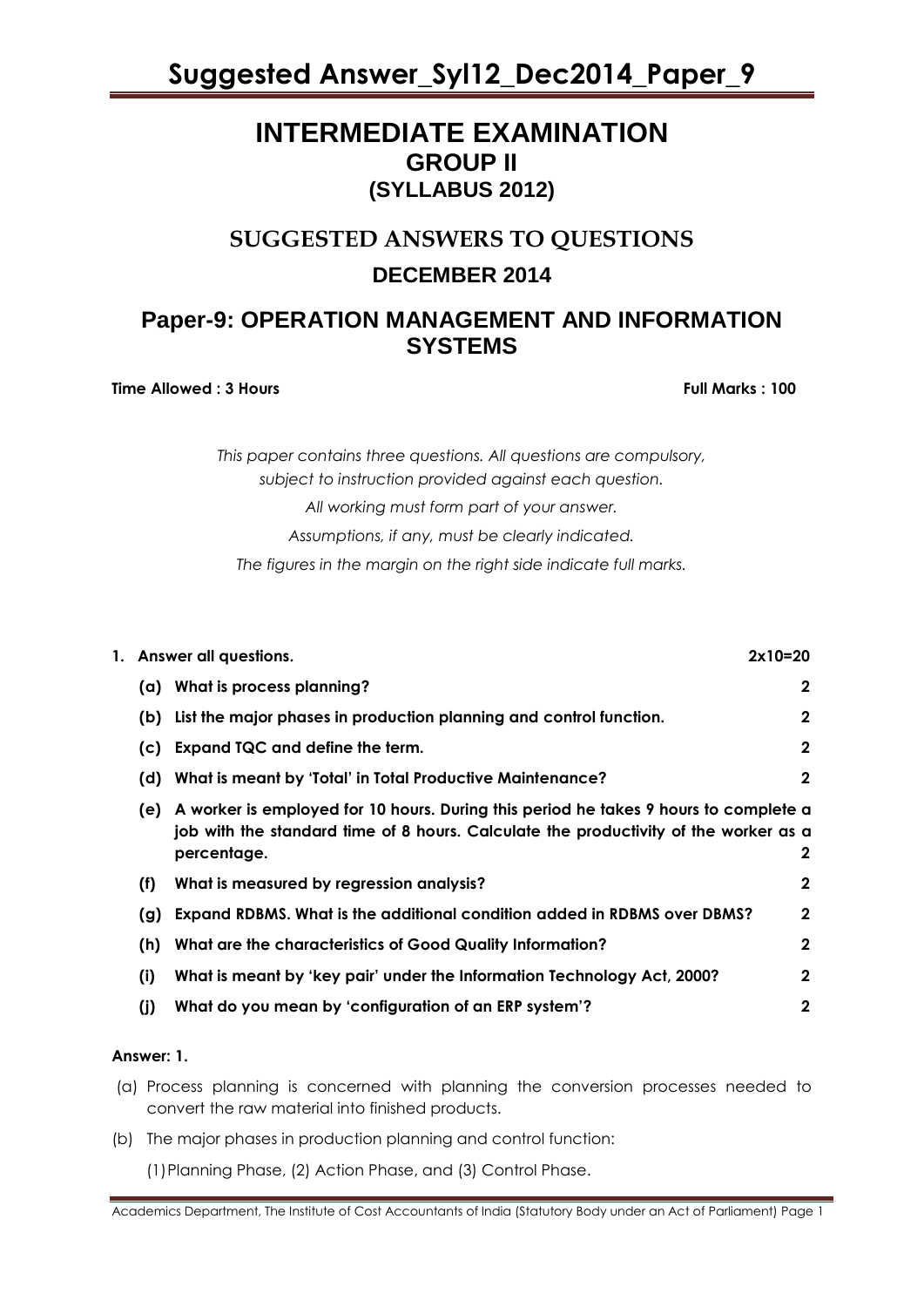- (c) TQC is Total Quality Control. It is an effective system for integrating quality development, quality maintenance and quality improvement efforts of various groups in an organisation.
- (d) Total in "Total Production Maintenance" means:
	- (i) Total employee involvement,
	- (ii) Total equipment effectiveness (i.e., Zero breakdown) and
	- (iii) Total maintenance delivery system.

(e) Productivity = Standard hours of ouput  $\frac{8}{10} \times 100$ <br>Clock time scheduled  $\frac{8}{10} \times 100$ = 80%

(f) Regression analysis identifies the movement of two or more interrelated series.

It is used to measure the changes in a variable (dependent variable) as a result of changes in Other variables (independent variables).

- (g) RDBMS, when expanded, means Relational Data Base Management System RDBMS adds the additional condition over DBMS that the system supports a tabular structure for the data, with enforced relationships between the tables.
- (h) The characteristics of good quality information: it should be:
	- Accurate
	- Up-to-date
	- Relevant
	- Complete
	- On-time
	- Appropriately presented
	- Intelligible
- (i) "Key pair", in an asymmetric crypto system, means a private key and its mathematically Related public key, which are so related that the public key can verify a digital signature created by the private key.
- (j) Configuration of an ERP system deals with handling of numerous usage controls, which can be switched off or switched on, so as to balance its functionalities to extant needs. First thing to happen is to install specific modules needed and configuring these modules, as per the scope of the project.

### **2. Answer** *any three* **questions. 16x3=48**

- **(a) (i) What are the benefits of preventive maintenance? 4**
	- **(ii) What is the main objective of Time Study? List other objectives also. 2+3=5**
	- **(iii) Location A would result in annual fixed costs of** ` **3,50,000 variable costs of** ` **63 per unit and revenues** ` **70 per unit. Annual fixed costs at Location B are**  `**7,70,000 variable costs are** ` **32 per unit and revenues are** ` **65 per unit.**

**Sales volume is estimated to be 30,000 units/year. Calculate BEP for each location and determine which location will be attractive. 3+4=7**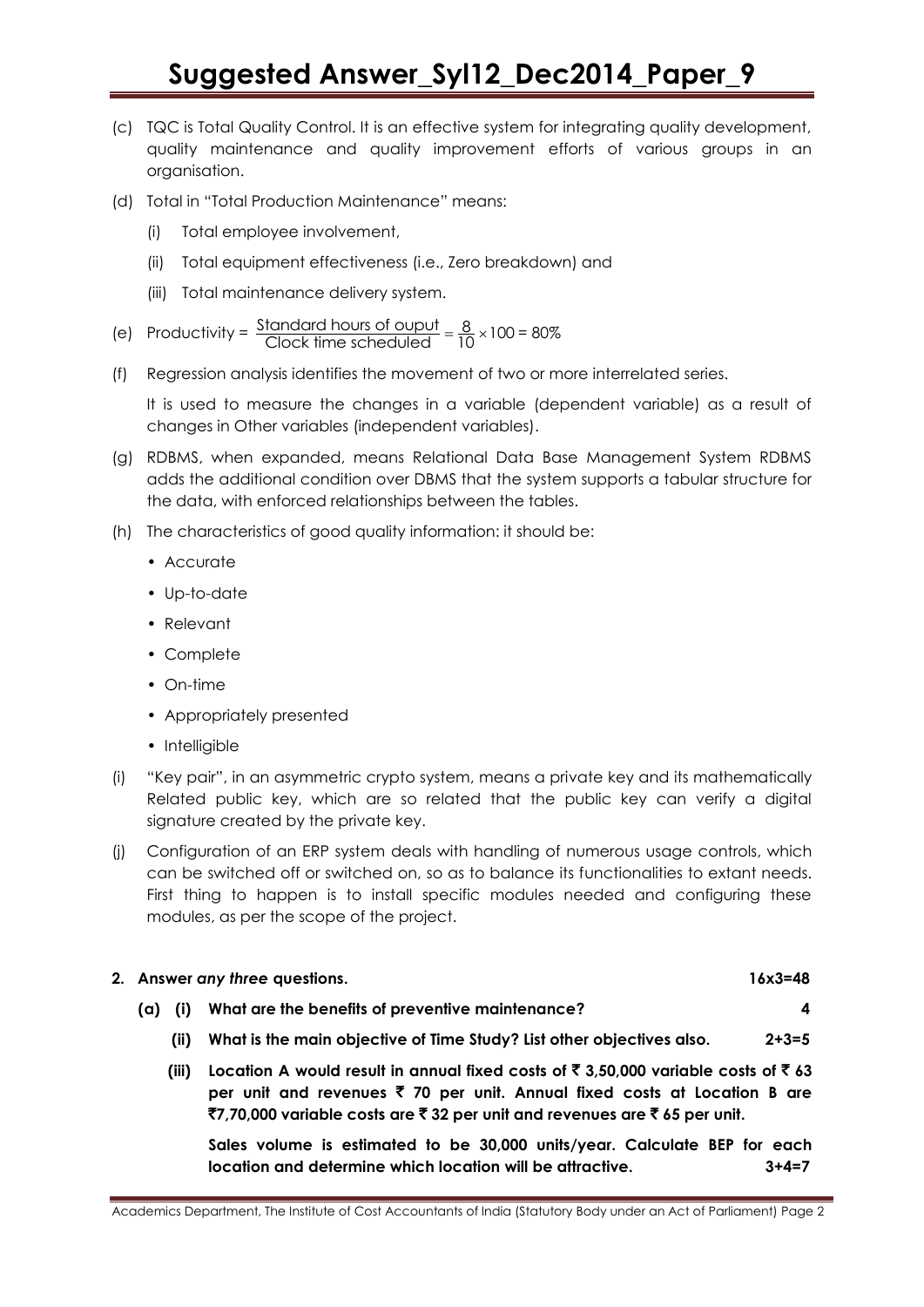- **(b) (i) What are the criteria for plant location domestically or internationally? After deciding on a country, what are the considerations for selection of a region out of many? 2+4=6**
	- **(ii) Define Capital Spares and Rotable Spares. 4**

**(iii) The following data on the exports of an item by a company during the various years fit a straight line, (for the time being, assume that a straight line gives a good fit). Give a forecast for the years 2014 and 2015. 6**

| Year | No. of items ('000) |
|------|---------------------|
| 2005 | 15                  |
| 2006 | 20                  |
| 2007 | 25                  |
| 2008 | 28                  |
| 2009 | 30                  |
| 2010 | 35                  |
| 2011 | 35                  |
| 2012 | 40                  |
| 2013 | 45                  |

**(c) (i) The data on the operating costs per year and resale prices of equipment X whose purchase price is** `**15,000 are given below:**

| Year                         |        |       |       | 4     |       |       |       |
|------------------------------|--------|-------|-------|-------|-------|-------|-------|
| <b>Operating Cost</b><br>(₹) | 1,000  | 1,600 | 2,200 | 2,500 | 3,500 | 5,000 | 6,000 |
| <b>Resale Value</b><br>(₹)   | 10,000 | 8,000 | 6,000 | 4,000 | 2,000 | 1,000 | 500   |

- **(a) What is the optimum period for replacement?**
- **(b) When equipment X is 2 years old, equipment Y, which is new model for the same usage, becomes available in the market. The replacement period is 3 years with an average cost of** `**4500. Should we replace equipment X by new model of equipment Y? If so, when is it to be replaced? 8**
- **(ii) What are the two directions of vertical integration? State the advantages and disadvantages of vertical integration. 4+4=8**
- **(d) (i) What is the basic step in formulating L.P. problem? Mention the situations where L.P. technique can be fruitfully applied. 2+3=5**
	- **(ii) The following data are available for a manufacturing unit:**

| No. of operators           | 20        |
|----------------------------|-----------|
| Daily working hours        | 8         |
| No. of days per month      | 26        |
| Std. production per month  | 300 units |
| Std. Labour hours per unit |           |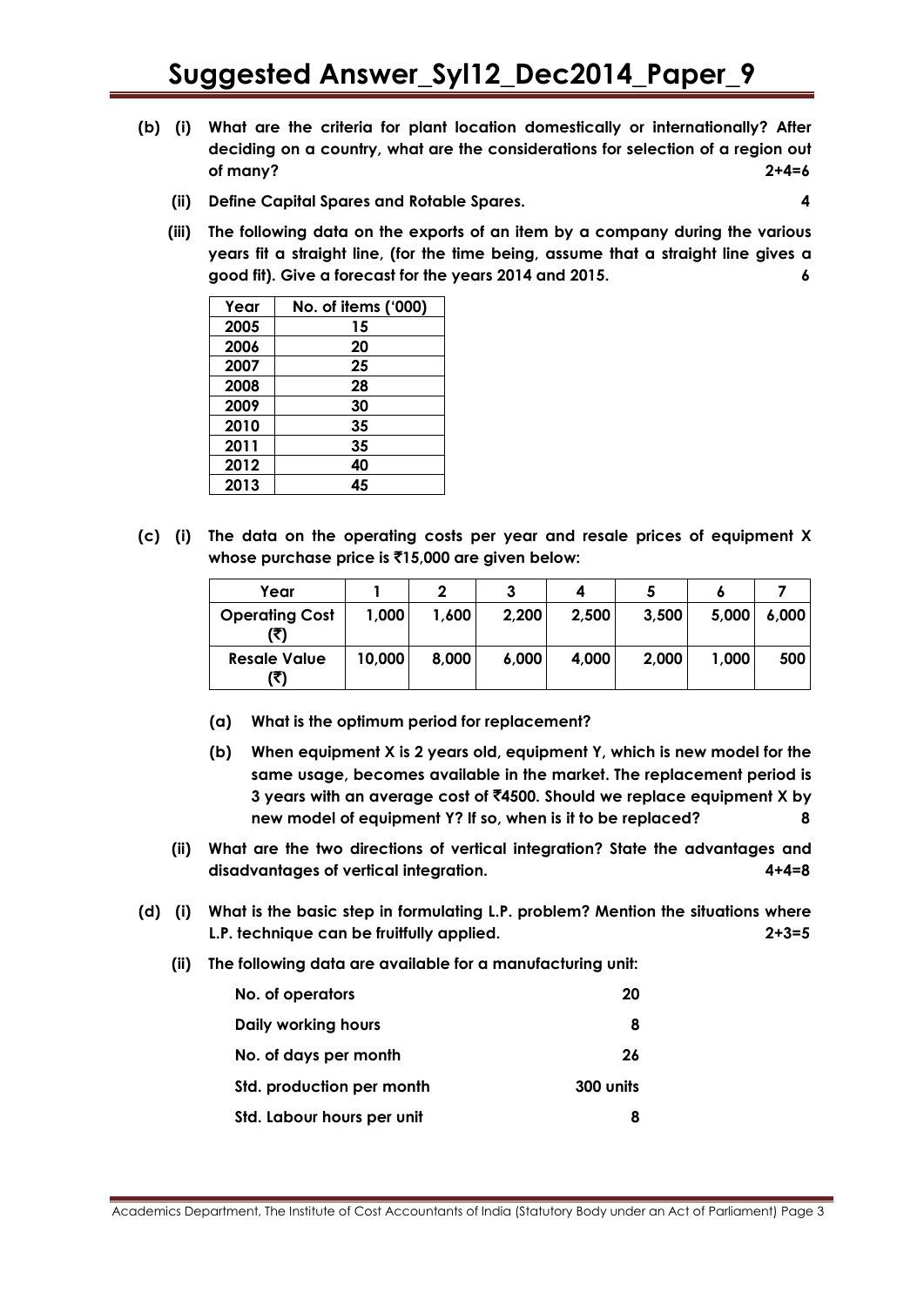**The following information was obtained for June 2014:** 

| Man days lost due to absenteeism | 29            |
|----------------------------------|---------------|
| Unit produced                    | 230           |
| Idle Time                        | 280 man hours |

**(iii) You are required to calculate the following: 2x4=8**

- **(a) Percent absenteeism**
- **(b) Efficiency of utilisation of labour**
- **(c) Productive efficiency of labour**

**(d) Overall productivity of labour in terms of units produced per man per month.**

**(iii) "A good productivity measure should possess certain properties." State these properties which contribute towards improving productivity. 3**

#### **Answer: 2. (a)**

- (i) Benefits of Preventive Maintenance include (a) greater safety for workers, (b) decreased production downtime, (c) fewer large scale and repetitive repairs, (d) less cost for simple repairs made before breakdown, (e) less standby equipment required, (f) better spare parts control, (g) identification of items with high maintenance costs, and (h) lower unit cost of manufacture.
- (ii) The main objective of Time Study is "to determine by direct observation, the quantity of human work in a specified task and hence to establish the standard time, within which an average worker working at a normal pace should complete the task using a specified method".

The other objectives are:

- (a) To furnish a basis of comparison for determining operating effectiveness.
- (b) To set labour standard for satisfactory performance.
- (c) To compare alternative methods in method study in order to select the best method.
- (d) To determine standard costs.
- (e) To determine equipment and labour requirements.
- (f) To determine basic times/normal times.
- (g) To determine the number of machines an operator can handle.
- (h) To balance the work of operators in production or assembly lines.
- (i) To provide a basis for setting piece rate or incentive wages.
- (j) To set the completion schedules for individual operations or jobs.
- (k) To determine the cycle time for completion of a job.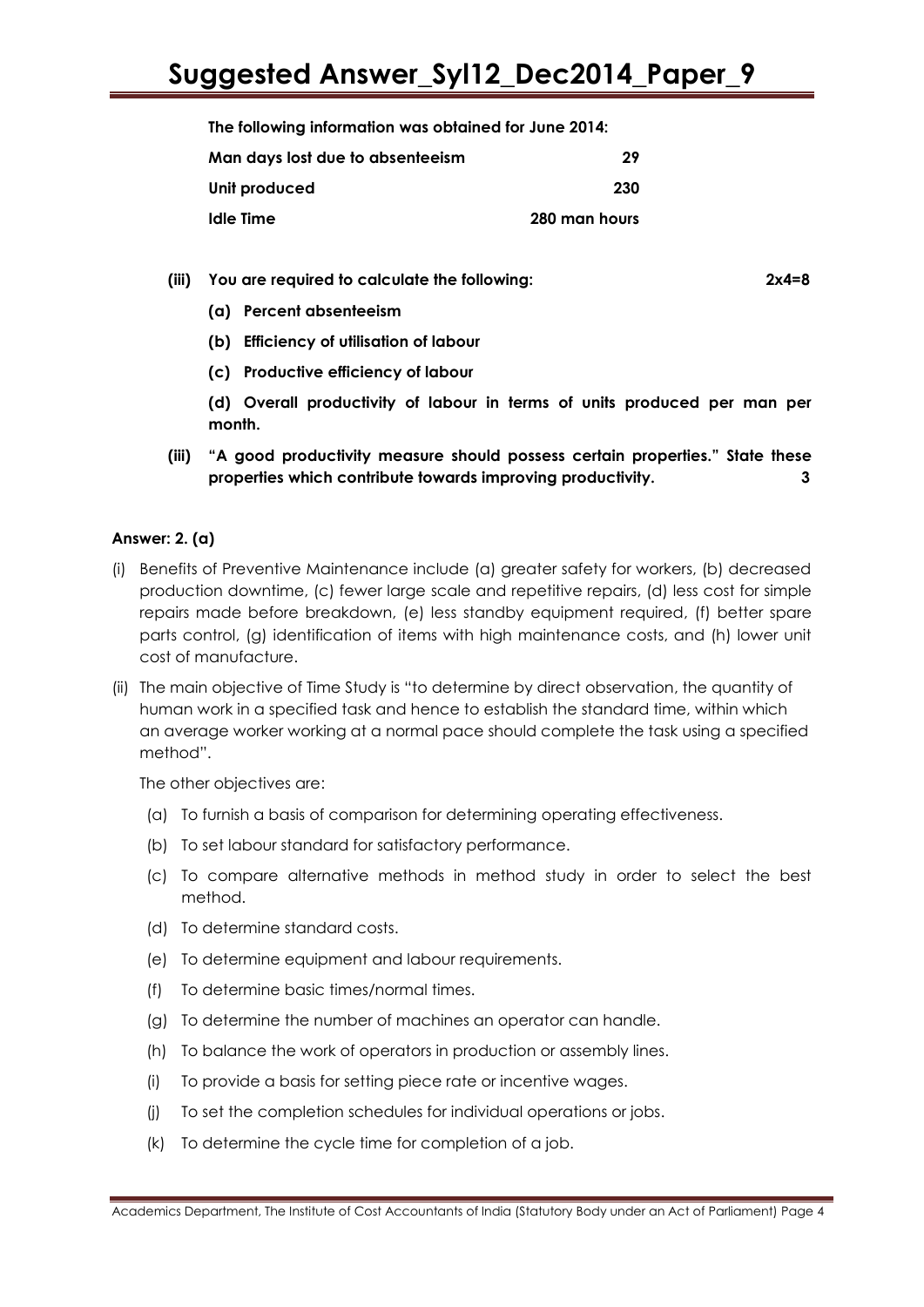(iii)  $BFP = -$ Fixed Cost<br>Revenue - Variable cost

> Location A BEP (units) =  $\frac{23,50,000}{...}$ (70 - 63) ₹ ₹ = 50,000 units.

> Location B BEP (units) =  $\frac{$7,70,000}{\sqrt{25}}$ (65 - 32) ₹ ₹ = 23,333 units.

At the expected demand of 30,000 units, profits (loss) for the alternatives are:

| <b>Alternatives</b> | Α          | R         |
|---------------------|------------|-----------|
| Revenue₹            | 21,00,000  | 19,50,000 |
| Costs:              |            |           |
| Variable ₹          | 18,90,000  | 9,60,000  |
| Fixed $\bar{\tau}$  | 3,50,000   | 7,70,000  |
|                     | 22,40,000  | 17,30,000 |
| Profit / (Loss) ₹   | (1,40,000) | 2,20,000  |

Location B is most attractive, even though annual fixed costs are much higher than A.

#### **(b)** (i) **Deciding on Domestic or International Location:**

The first step in plant location is to decide whether the facility should be located domestically or internationally. A few years ago, this factor would have received little consideration. But with increasing internationalisation of business, the issue of home or foreign country is gaining greater relevance. If the management decides on foreign location, the next logical step would be to decide upon a particular country for location. This is necessary because, countries across the world are varying with each other to attract foreign investment. The choice of a particular country depends on such factors as political stability, export and import quotas, currency and exchange rates, cultural and economic peculiarities, and natural or physical conditions.

#### **The selection of Region**

The selection of a particular region out of the many natural regions of a country is the second step in plant location.

The following factors influence such selection:

- (1) Availability of Raw Materials
- (2) Nearness to the Market
- (3) Availability of Power
- (4) Transport Facilities
- (5) Suitability of Climate
- (6) Government Policy
- (ii) **Capital Spares:** A few—say five or ten—of these spares are required, over the lifetime of an equipment. These spares are expensive and therefore it would be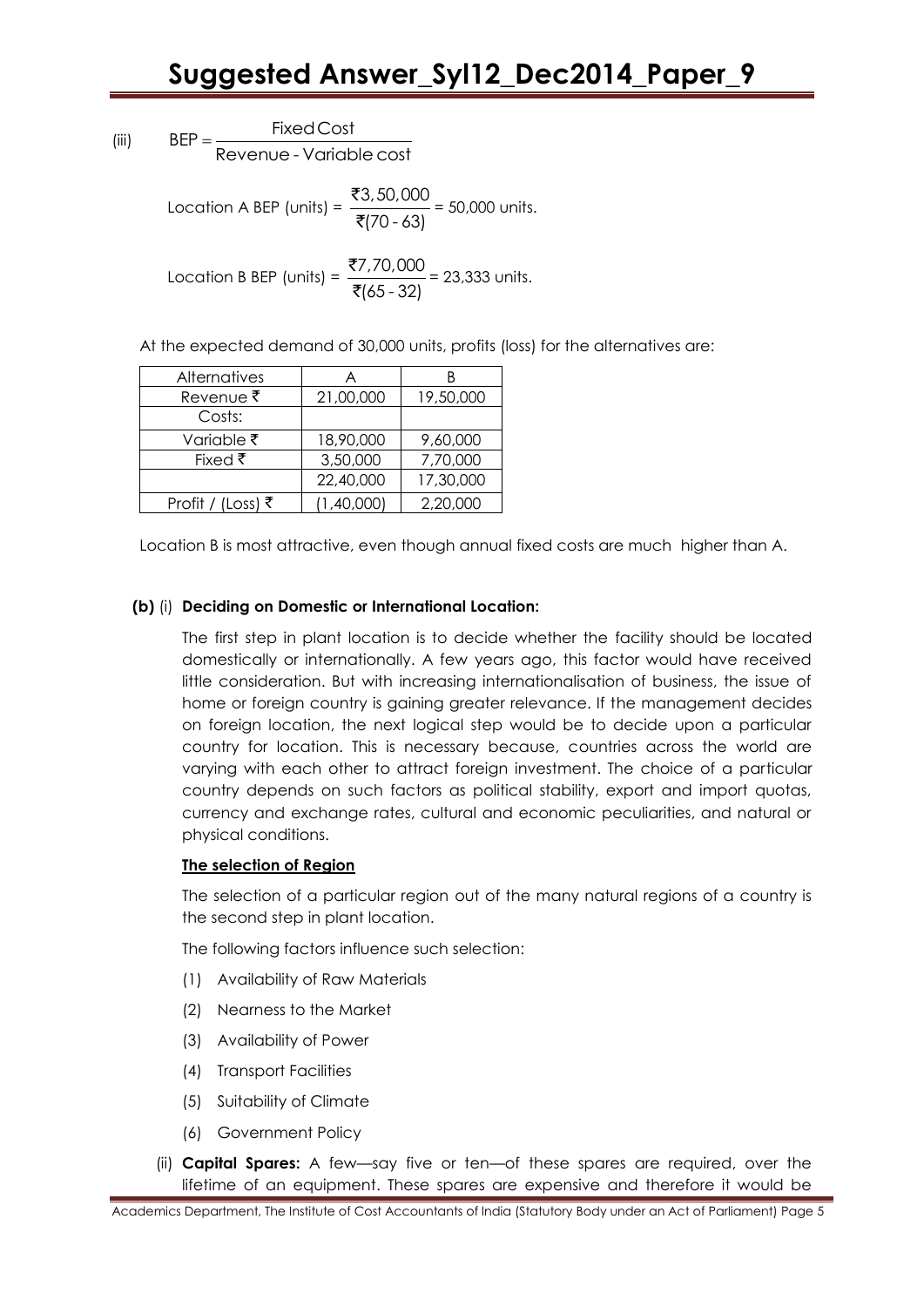desirable to keep only as many as would be required from the viewpoint of service level. This decision is guided by the probability that a certain number of them are required over the life of the equipment.

**Rotable Spares:** These are repairable and re-usable spares, such as a jet engine or an electric motor which can be reconditioned after failure and put back in operation. This situation can be visualised in a Multiple Channel Single Service Queueing theory format, where the defective equipments are the arrivals and the spares are the servers. The service times are given by the distribution of time to recondition a spare.

The inter-arrival times of the defective items can also be modelled in terms of a probability distribution.

(iii) We can call the years as 'X' and exports as 'Y'. In order to use the normal equations for the least square line, we need ∑X, ∑Y, ∑XY and ∑X2. If we arrange X in such a way that  $\sum X = 0$ , it will simplify our calculations.

Therefore, we call the year 2009 as 0, 2008 as -1 and 2010 as + 1 and likewise for the other years in the data.

| Χ                        | $\checkmark$ | $X^2$             | XY          |
|--------------------------|--------------|-------------------|-------------|
| -4                       | 15           | 16                | $-60$       |
| $-3$                     | 20           | 9                 | $-60$       |
| $-2$                     | 25           |                   | $-50$       |
| $\overline{\phantom{a}}$ | 28           |                   | $-28$       |
|                          | 30           |                   |             |
|                          | 35           |                   | 35          |
| $\overline{2}$           | 35           |                   | 70          |
| 3                        | 40           | o                 | 120         |
|                          | 45           | 16                | 180         |
| $\Sigma X = 0$           | $5Y = 273$   | $\Sigma X^2 = 60$ | $YXY = 207$ |

The rearrangement is shown in the table as follows:

The normal equations are:

 $\sum Y = \alpha_0 N + \alpha_1 \sum X$  $\sum XY = Q_0 \sum X + Q_1 \sum X^2$ 

As  $\Sigma X = 0$  and  $\Sigma Y = \alpha_0 N$  and  $\Sigma XY = \alpha_1 \Sigma X^2$ 

Therefore,

 $q_0 = \frac{5Y}{N} = \frac{273}{9} = 30.33$ 

 $a_1 = \sum XY / \sum X^2 = 207 / 60 = 3.45$ 

The equation of a straight line fitting the data is:

 $Y = 30.33 + 3.45X$ 

- (a) Forecast for 2014, (i.e.,  $X = 5$ ):  $Y = 30.33 + 3.45$  (5) = 47.58 ('000)
- (b) Forecast for 2015, (i.e.,  $X = 6$ ):  $Y = 30.33 + 3.45$  (6) = 51.03 ('000)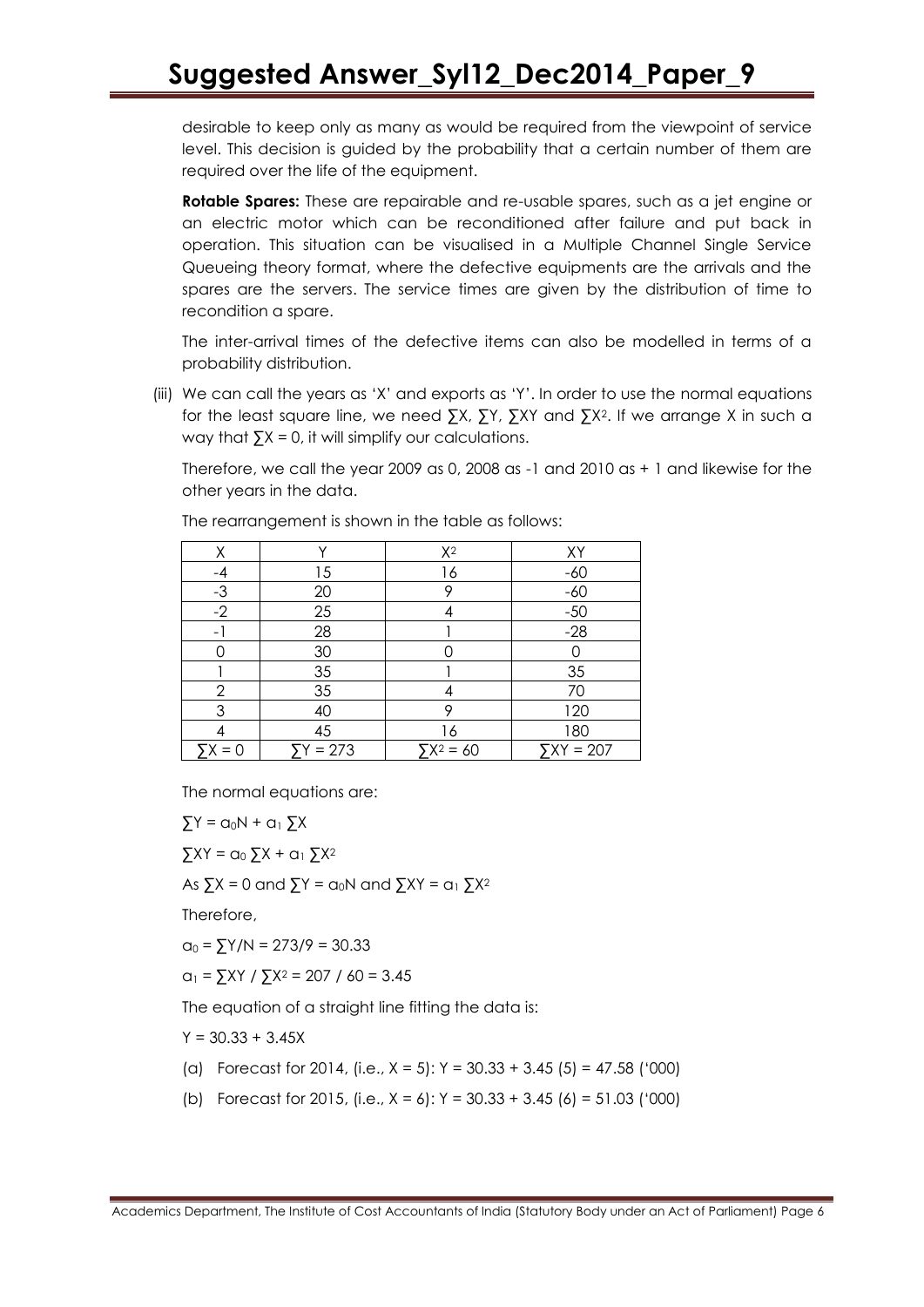**(c)** (i) (a) The determination of the optimal period of replacement of equipment X is given in Table below.

| Year | M <sub>1</sub> | Cum. $M_1$ | Net Capital | <b>Total Cost</b> | Average |
|------|----------------|------------|-------------|-------------------|---------|
|      | ₹              |            | Cost        | T(n)              | Cost    |
|      |                |            | $C-S$       |                   | A(n)    |
|      |                |            |             |                   |         |
|      | 1000           | 1000       | 5000        | 6000              | 6000    |
| 2    | 1600           | 2600       | 7000        | 9600              | 4800    |
| 3    | 2200           | 4800       | 9000        | 13800             | 4600    |
| 4    | 2500           | 7300       | 11000       | 18300             | 4575    |
| 5    | 3500           | 10800      | 13000       | 23800             | 4760    |
| 6    | 5000           | 15800      | 14000       | 29800             | 4967    |
|      | 6000           | 21800      | 14500       | 36300             | 5186    |

Table: Determination of Optimal Replacement Period

Since the average cost corresponding to the 4-yearly period is the least, the optimal period for replacement = 4 years.

(b) As the minimum average cost for equipment Y is smaller than that for equipment X, it is prudent to change the equipment. To decide the time of change, we would determine the cost of keeping the equipment in its 3rd, 4th and 5th year of life and compare each of these values with 4,500 (the average cost for equipment Y). The equipment X shall be held as long as the marginal cost of holding it would be smaller than the minimum average cost for equipment Y. The calculations are given here:

| Year | <b>Operating Cost</b> | Depreciation         | Total Cost |
|------|-----------------------|----------------------|------------|
|      | 2200                  | $8000 - 6000 = 2000$ | 4200       |
|      | 2500                  | $6000 - 4000 = 2000$ | 4500       |
|      | 3500                  | $4000 - 2000 = 2000$ | 5500       |

Since the cost incurred in keeping the equipment X in the third and the fourth year is less than or equal to the average cost for equipment Y, the replacement should be done after 2 years.

(ii) Two directions of vertical integration are (a) Backward integration which represents moving upstream toward the sources of raw materials and parts, for example a steel mill going for backward integration by owning iron ore and coal mines and a large fleet of transport vehicles to move these raw materials to the steel plant, (b) Forward integration in which the firm acquires the channel of distribution (such as having its own warehouses, and retail outlets).

Advantages of vertical integration are:

- (a) Can sometimes increase market share and allow the firm enter foreign markets more easily.
- (b) Can achieve savings in production cost and produce higher quality goods.
- (c) Can achieve more timely delivery.
- (d) Better utilisation of all types of resources.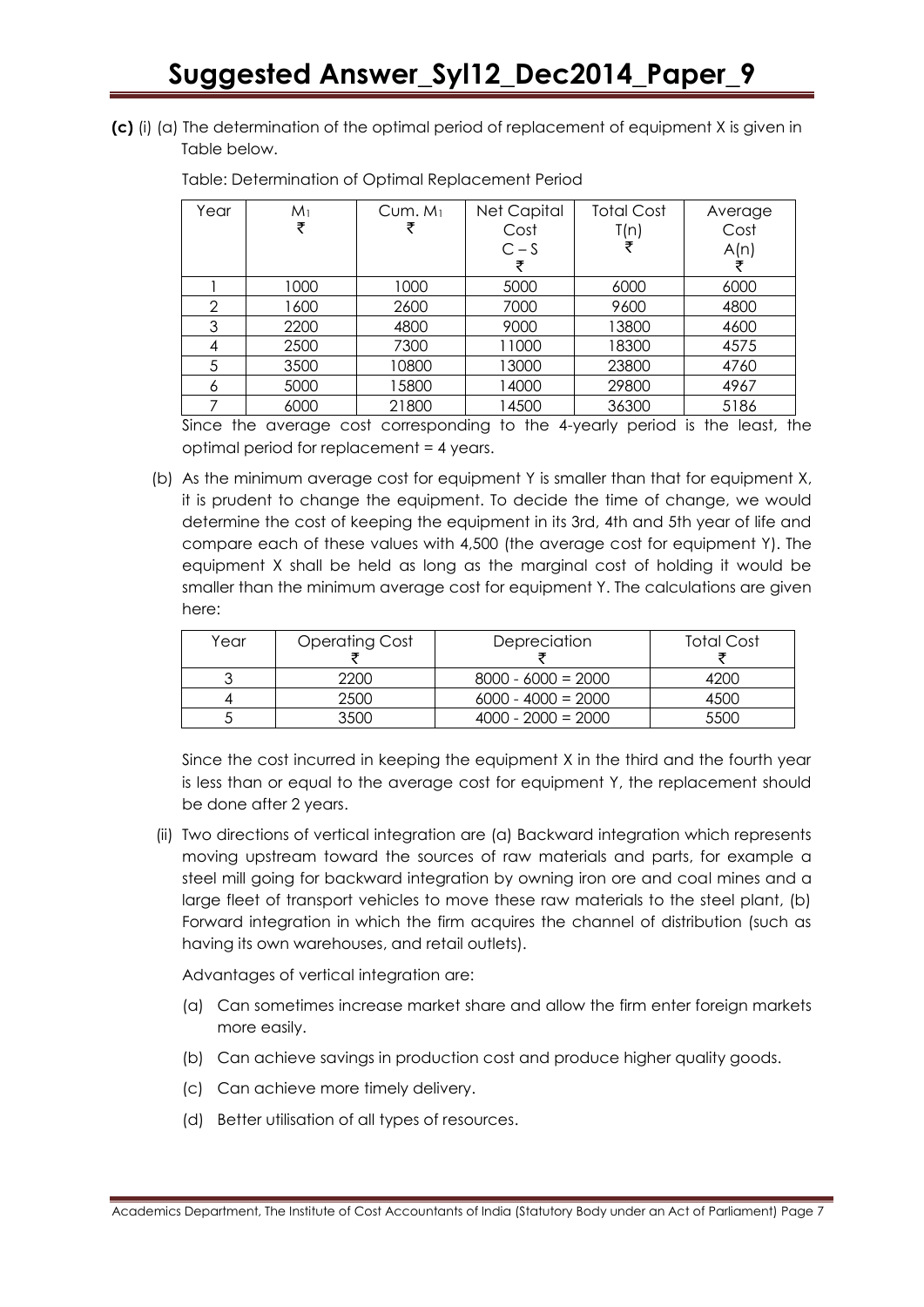Disadvantages of vertical integration are:

- (a) Not attractive for low volumes.
- (b) High capital investment and operating costs.
- (c) Less ability to react more quickly to changes in customer demands, competitive actions and new techniques.
- (d) (i) In formulating the linear programming problem, the basic step is to set up some mathematical model. For this purpose, the following considerations should be kept in mind: (i) unknown variables, (ii) objectives and (iii) constraints.

Application: The linear programming technique may be fruitfully applied in the following spheres:

- (a) The linear programming can be used in production scheduling and inventory control so as to produce the maximum out of the resources available to satisfy the needs of the public by minimising the cost of production and the cost of inventory control.
- (b) The technique of linear programming can also be fruitfully used in solving the blending problems. Where basic components are combined to produce a product that has certain set of specifications and one may calculate the best possible combination of these compounds which maximise the profits or minimise the costs.
- (c) Other important applications of linear programming can be in purchasing, routing, assignment and other problems having selection problems such as(a) selecting the location of plant, (b) deciding the transportation route within the organisation, (c) utilising the godowns and other distribution centres to the maximum, (d) preparing low-cost production schedules, (e) determining the most profitable product-mix, and (f) analysing the effects of changes in purchase prices and sale prices.
- (ii) No. of days per month = 26

Daily working hrs. = 8

No. of operators = 20

No. of Man days = 20 x 26 = 520 Man days.

Total working hrs. =  $520 \times 8 = 4160$ 

Hours lost in absenteeism =  $29 \times 8 = 232$ 

(a) Percent absenteeism =  $\frac{232 \text{ hrs.} \times 100}{4160 \text{ hrs}}$ 4160 hrs.  $\frac{\times 100}{\text{c}} = 5.6\%$ 

(b) Efficiency of utilisation of labour

Totallabour hours Standardlabour hour toproduce 230 units

$$
=\frac{230\times8\times100}{4160}=44.2\%
$$

(c) Standard time required to produce  $230$ units =  $230 \times 8 = 1840$  labour-hours.

In June, man hours lost =  $29 \times 8 = 232$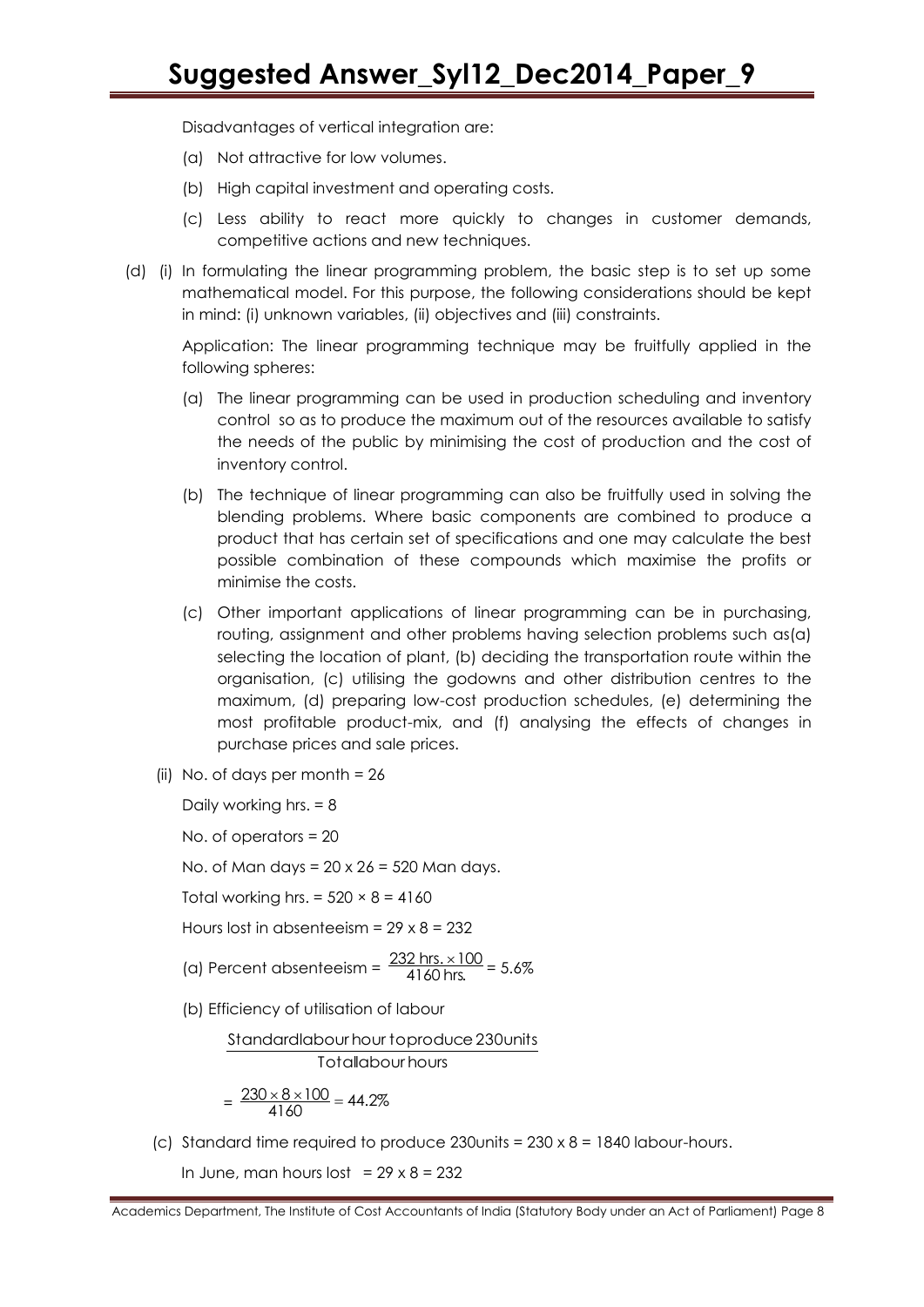| $\mathbf{H}^{\prime}$ , $\mathbf{H}^{\prime}$ , and | $idle time = 280$                           |                                                                                                                                                              |
|-----------------------------------------------------|---------------------------------------------|--------------------------------------------------------------------------------------------------------------------------------------------------------------|
|                                                     | Total loss of time = $232+280 = 512$ hours. |                                                                                                                                                              |
|                                                     |                                             | Productive hours available in June = $4160$                                                                                                                  |
|                                                     | Less: Total loss of time $= 512$            |                                                                                                                                                              |
|                                                     | Actual labour-hours $= 3648$                |                                                                                                                                                              |
|                                                     |                                             | Efficiency of labour = $\frac{\text{Std} \text{ Labor} \text{ hrs.}}{\text{Actual} \text{ Laboratory} \text{ hrs.}} = \frac{1840 \times 100}{3648} = 50.4\%$ |

(d) 20 men produce 300 units,

Std. labour productivity = 300 / 20 = 15 units.

In June, overall productivity =  $230 / 20 = 11.5$  units i.e. productivity falls by  $23.3\%$ .

- (iii) Useful properties for improving productivity:
	- (1) Validity: it reflects accurately the changes in productivity.
	- (2) Completeness: It takes into consideration all components of both the output and the input for a given productivity ratio.
	- (3) Comparability: It enables the accurate measurement of a productivity change between periods.
	- (4) Inclusiveness: It takes into account and measures separately the productivity of all activities.
	- (5) Timeliness: It ensures that data is provided soon enough for managerial action to be taken when problems arise.
	- (6) Cost effectiveness: It obtains measurement in a manner that will cause the least interruption possible to the ongoing productive efforts of the firm.

#### **3. Answer any two questions: 16×2=32**

### **(a) (i) Explain the various phases of System Development Life Cycle 6**

**(ii) From the following two relations of X and Y, find X UY: 4**

| <b>Relation X</b> |             |  |  |
|-------------------|-------------|--|--|
| Batch No.         | Course      |  |  |
|                   | <b>BCOM</b> |  |  |
|                   | BА          |  |  |
|                   | <b>BSC</b>  |  |  |
|                   |             |  |  |

| <b>Relation Y</b> |             |  |
|-------------------|-------------|--|
| <b>Batch No.</b>  | Course      |  |
|                   | <b>BCOM</b> |  |
| 2                 | ΒA          |  |
| 3                 | <b>BSC</b>  |  |
| 4                 | <b>MA</b>   |  |
| 5                 | <b>MCOM</b> |  |
| Á                 | <b>MSC</b>  |  |

- **(iii) Why do the managers need information support for decision-making? List the components of Business Information System. 3+3=6**
- **(b) (i) Discuss about legal aspect of "Cyber Crime". 3**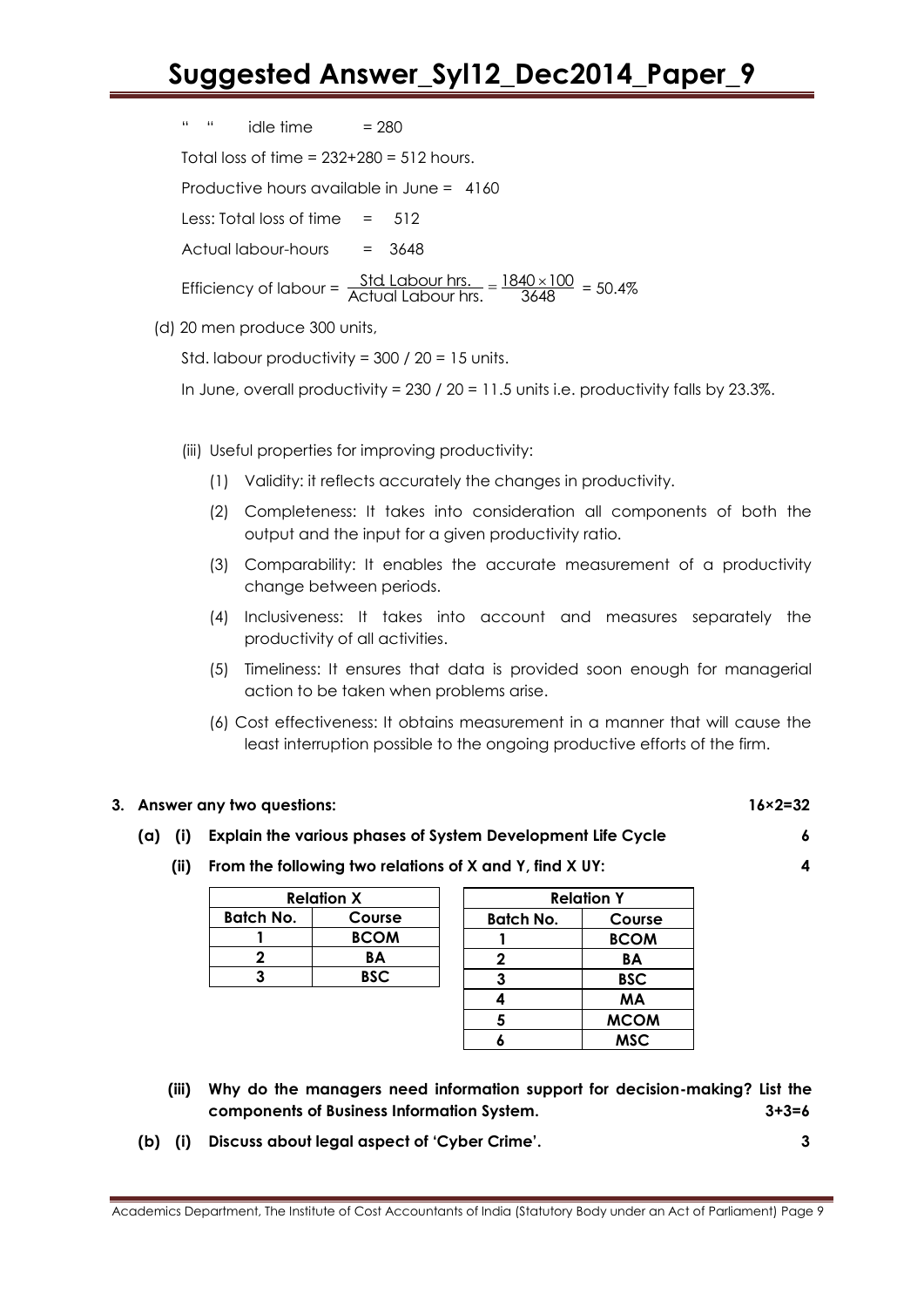- **(ii) What are the stages through which the software program has to pass during its development? 3**
- **(iii) "There are various "Do"s" and "Don"ts" effecting successes or failures of an ERP implementation." Mention four critical success factors and four critical failure factors. What is the system environment needed? 4+4+2=10**
- **(c) (i) What are the main goals of E-commerce? 3**
	- **(ii) Expand the following terms and state the role played by each of the software in the Information System: 3+3=6**
		- **(a) OLTP and**
		- **(b) OLAP**
	- **(iii) Define the terms "Asymmetric Crypto System" and "Digital Signature" under the Information Technology Act, 2000. 2+2=4**
	- **(iv) What is the safeguard against hardware or software failure in DBMS? 3**

#### **Answer: 3. (a)**

(i) The process of system development starts when management or sometimes system development personnel realize that a particular business system needs improvement. The System Development Life Cycle (SDLC) consists of a set of phases/activities in which each phase of the SDLC uses the results of the previous one.

The system development life cycle method consists of the following activities:

- (1) Preliminary investigation: Users submit a formal request for a new system to the MIS department, when they come across a problem. This activity consists of three parts-
	- (i) Request clarification
	- (ii) Feasibility study
	- (iii) Request approval
- (2) Requirements analysis or systems analysis:

Several fact-finding techniques and tools such as questionnaires, interviews, observing decision-maker behaviour and office environment, etc. are used for understanding the requirements of the users. As details are gathered, the analysts study the present system to identify its problems and shortcomings and identify the features which the new system should include to satisfy the new or changed user application environment.

(3) Design of the system:

The analyst designs various reports/outputs, data entry procedures, inputs, files and database. These detailed design specifications are then passed on to the programming staff for software development.

(4) Acquisition and development of software:

Specific type of hardware, software and services are determined. Subsequently, choices are made regarding which products to buy or lease from which vendors. Software developers then install purchased software or they may write new custom designed programs.

Academics Department, The Institute of Cost Accountants of India (Statutory Body under an Act of Parliament) Page 10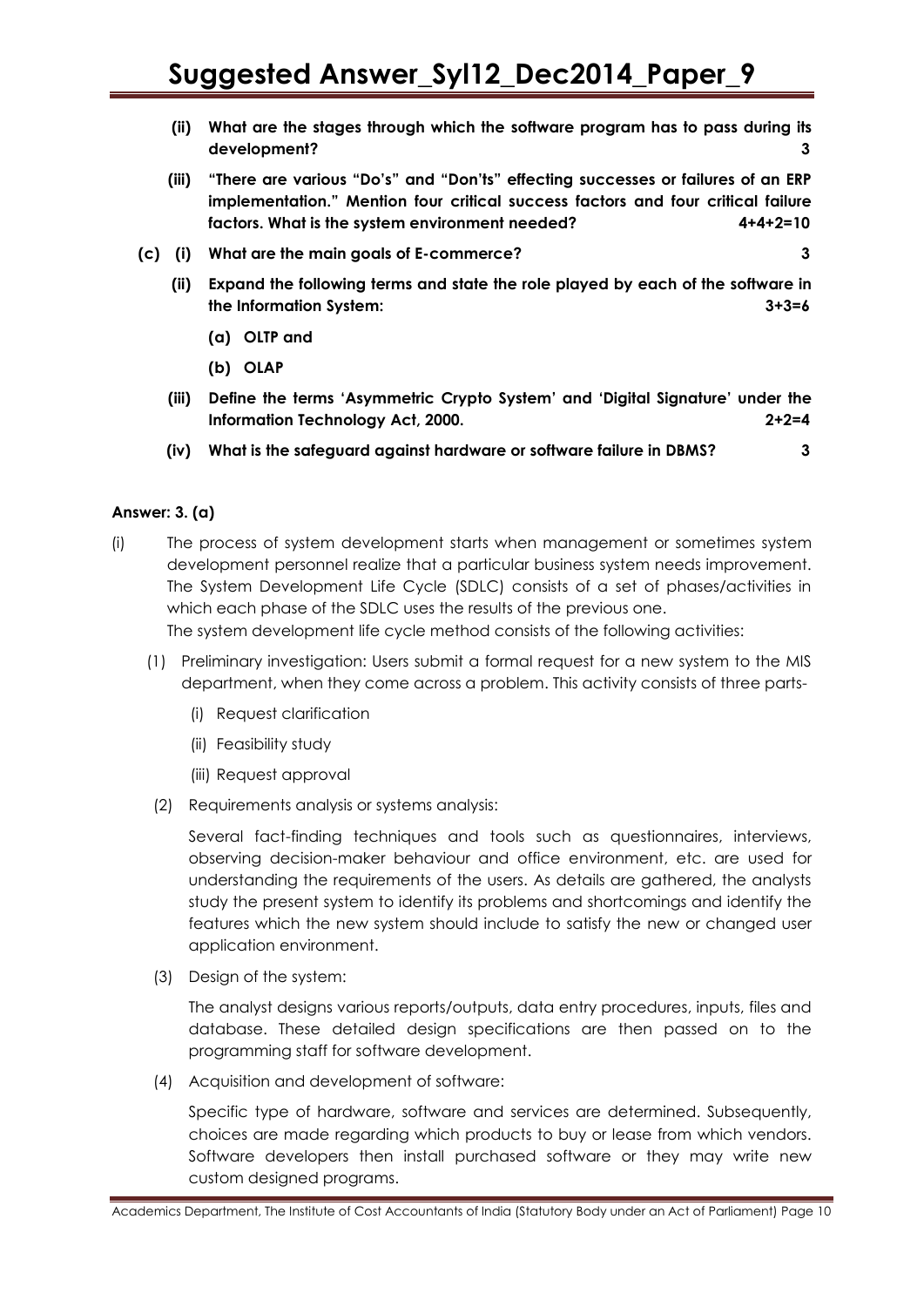(5) System testing:

Special test data are input for processing, and then the results are examined. Various types of testing is made such as Unit testing, Integration testing, System testing etc.

(6) Implementation and maintenance:

Implementation and Maintenance is the final stage in SDLC. When system is found to be fit, it is implemented. After implementation, the system is maintained and it is modified to adapt to changing users and business needs.

(ii)

| Relation X U Y |             |
|----------------|-------------|
| Batch No.      | Course      |
|                | <b>BCOM</b> |
| ソ              | ΒA          |
|                | <b>BSC</b>  |
|                | MA          |
| 5              | <b>MCOM</b> |
|                | <b>MSC</b>  |

- (iii) The managers need information support for decision making. The business activities have become more complex and competition has become more acute. For survival, the decision making process must be accurate and at right time. For this, information base for decision making plays a great role. Development in Information Technology have created a new era in management decision making process. The decision making has become increasingly difficult due to following change in the business environment:
	- Increase in the number of alternatives to be evaluated
	- Increase in risk in business
	- Complex decision making environment
	- Time pressure
	- High cost of making wrong decisions

#### **Components of Business Information System**

Business Information System comprises of:

- (a) Transaction Processing System
- (b) Management Information System
- (c) Expert System
- (d) Decision Support System
- (e) Executive Information System

### **3. (b) (i) Legal aspect of Cyber Crime**

Cyber Crime is not defined in Information Technology Act 2000 or in the I.T.

Amendment Act 2008 or in any other legislation in India. In fact, it cannot be too.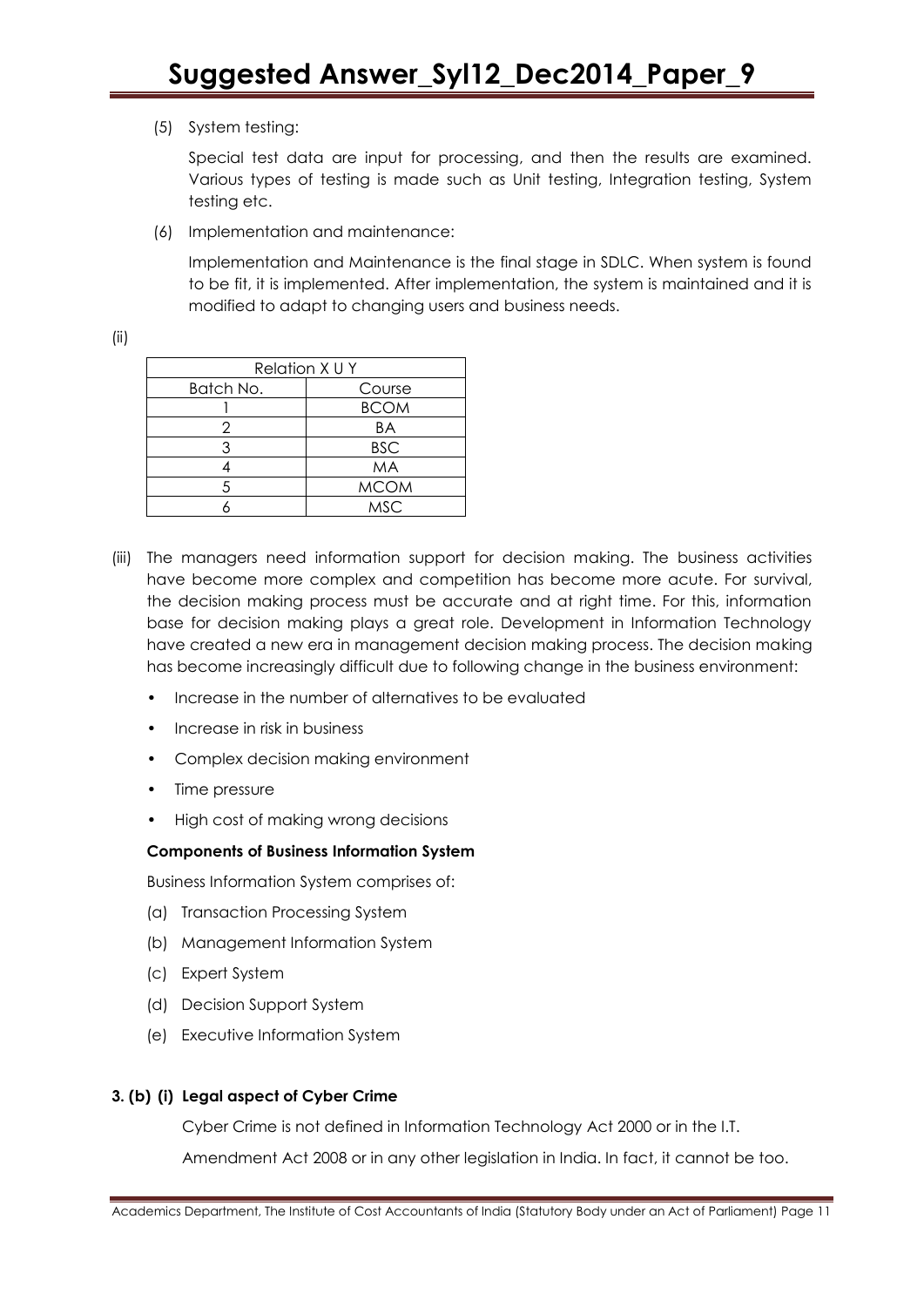Offence or crime has been dealt with elaborately listing various acts and the punishments for each, under the Indian Penal Code, 1860 and quite a few other legislations too. In a cyber crime, computer or the data itself the target or the object of offence or a tool in committing some other offence, providing the necessary inputs for that offence.

All such acts of crime will come under the broader definition of cyber crime. The United Nations Commission on International Trade Law (UNCITRAL) adopted a Model Law on e-commerce, providing for equal treatment of users of electronic communication and paper-based communication. All members of United Nations are required to consider the Model Law in their respective countries.

In India, the legislation seeking to grant recognition and legal infrastructure to ecommerce is The Information Technology Act, 2000.

- **(ii)** Stages through which the software program has to pass during its development:
	- (a) Program Analysis
	- (b) Program design
	- (c) Program coding
	- (d) Debug the program
	- (e) Program documentation
	- (f) Program maintenance

**(iii) Critical success factors,** needing focused initiative, are appended below:

• **Commitment from project sponsor:** Project sponsors normally belong to top echelon of the organization. A deep commitment and active involvement is needed from them and bare monitoring and oversight may not suffice. Their vigorous engagement should get other executives in board. One of their important roles will be to resolve any inter departmental conflict which is bound to occur during the course of implementation. They should also ensure that most knowledgeable executives are engaged in the project and released from routine functions whenever needed.

• **Commitment of resources:** An ERP project needs a significant financial commitment and budgetary support. Expenditure involves not only direct expenditure relating to ERP package but a host of indirect cost such as integration with other software, gathering and cleaning of input data, archiving data from legacy system, engaging expert/consultant, additional support need, provision for contingency etc.

• **Selection of package and consultant:** The selection of ERP package should be absolutely need based, as detailed on business requirement analysis, done beforehand. Selection should not be influenced by extraneous factors such as glamour involved in the name of big ERP packages. Selection of a consultant, who will provide advice independent of the interest of vendor guide the entire process of implementation, should be done carefully and with due diligence. The consultant should be truthfully independent and should not be linked to a particular ERP vendor. This is also applicable to consultants from big named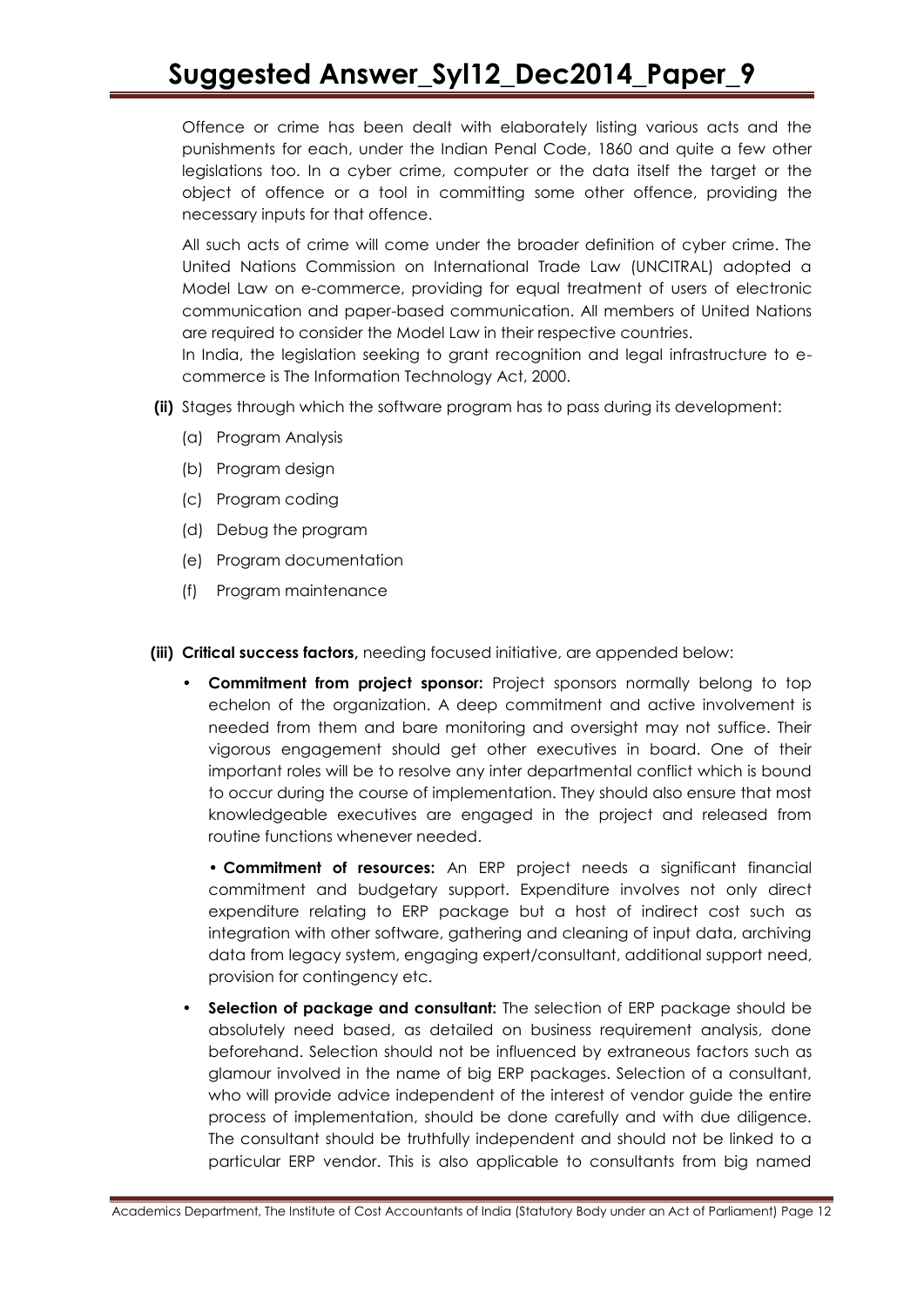consulting firms as they may have tendency to recommend a complex product, requiring added consulting effort during implementation process.

- **Project Management:** An empowered project manager, supported by IT and functional experts and appropriate project management methodology, is key to success of ERP implementation. Setting up of project team, resource allocation, milestones and deliverables etc. form important part of project management. Tailor made training programme for different type of users and a predefined change management process, are also crucial.
- **Legacy Data:** Legacy data are stored manually, in excel files or in legacy system. Collection of legacy data is needed to be planned carefully to avoid the syndrome known as "garbage in and garbage out" which will undermine the confidence on the system after implementation. Cleaning of data should be done by removing duplicate and unnecessary information, before importing to ERP system.

**Critical failure factors:** Critical factors for failure may be defined as contrary to critical success factors. Some specific concerns of failures are mentioned below:

- **Creeping in of additional functionality:** Pressure often mounts for additional functionalities not envisaged earlier during implementation. This may lead to conflict with ERP vendor. Dealing through change management process also involves additional cost and time and should be avoided as far as possible.
- **Unrealistic expectations:** ERP system is not an all cure silver bullet. Users often like to see an immediate improvement after installation. There are bound to be initial period of frustration which may snowball, undermining confidence on the system.
- **Information overload:** An ERP system contains hundreds of reports and queries. Too much information creates a lot of confusion amongst users. Notwithstanding information overload, many a time, users feel cheated as the system fail to generate identical reports to which they are accustomed.
- **Resistance to Change:** Users are overwhelmed by all the new features of the system. Some of the aged employees may be unwilling to adopt a new way of working. Some may be uncomfortable with the awareness that their supervisor will now keep a better trail on what they are doing.

#### **Environment of ERP Implementation**

Any ERP implementation requires an appropriate Operating System (OS) and Relational Database Management (RDBMS) for hosting the system. Networking issues also assumes importance particularly when the system is rolled out at different locations. Additionally, licensing options associated with ERP packages need to be carefully evaluated during final contract negotiation.

#### **3. (c) (i) Main Goals of E-commerce:**

It helps in achieving following goals

- (a) Reach new markets.
- (b) Create new products or services.

Academics Department, The Institute of Cost Accountants of India (Statutory Body under an Act of Parliament) Page 13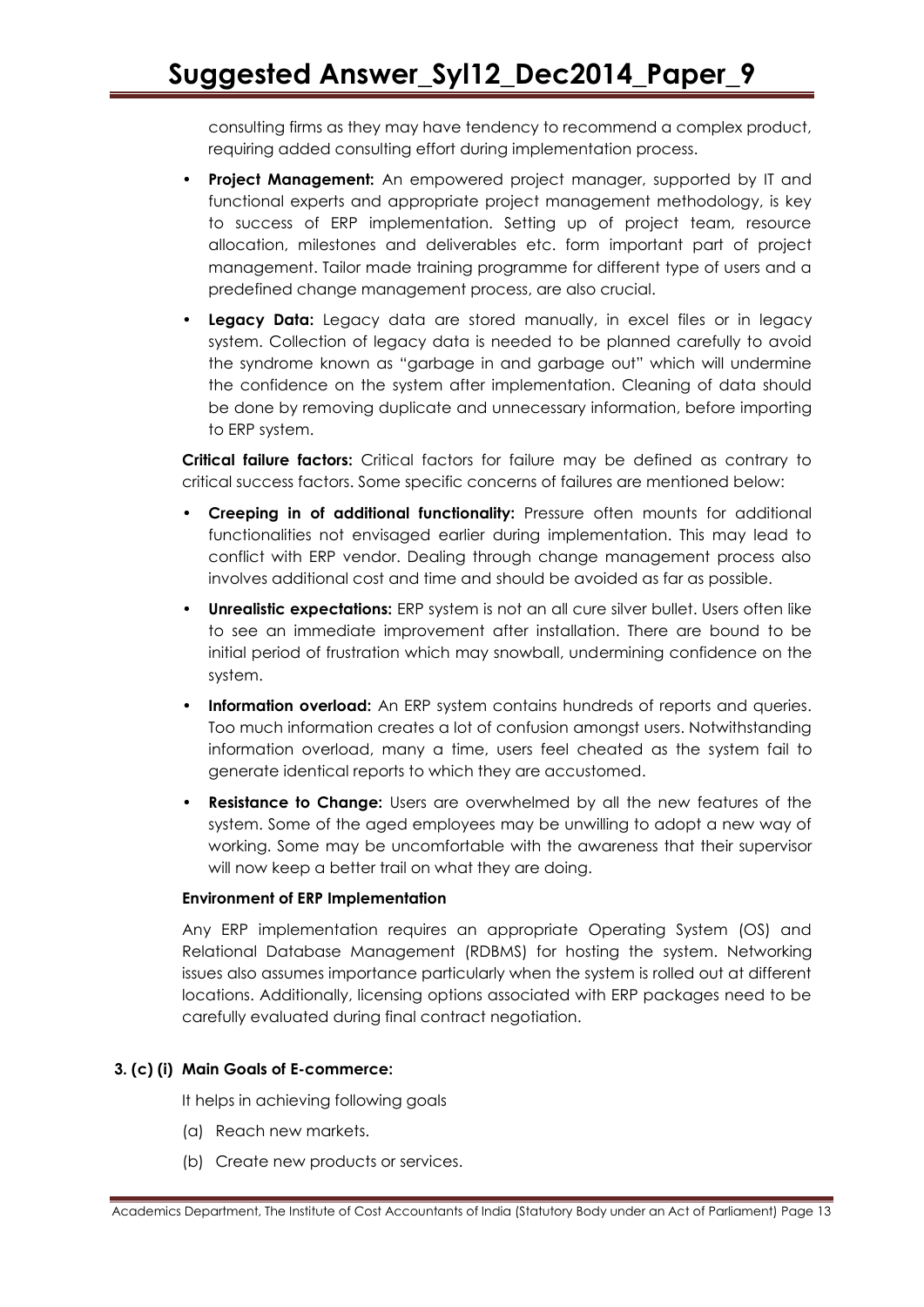- (c) Build customer loyalty.
- (d) Enrich human capital.
- (e) Make the best use of existing and emerging technologies.
- (f) Achieve market leadership and competitive advantage.

#### **(ii) OLTP means On-line Transaction Processing.**

On-line transaction processing is carried in a client/server system. In todays competitive environment, information at right time plays a great role in controlling costs of various resources and providing best possible services to the customers. In other words, business environment has been characterized by growing competition, shrinking cycle time and accelerating pace of technological innovations and companies have to focus on better information management. Better information means right information at right time. OLTP are being adopted in wider scale to have the following advantages:

- It can serve multiple users at a point of time
- Technology serves the facilities to collect information from multi-locations
- High flexibility in information processing etc.

#### **OLAP indicates On-line Analytical Processing**

An OLAP software does the analysis of information from data warehouse. The OLAP applications are widely scattered in divergent application area like Finance Management, Sales Analysis. The real test of an OLAP system is inefficient use of data from databases and computational capability of data to develop model establishing the relationship of various parameters. In fact, it provides the services of ‗just-in-time' information.

Though OLAP software are found in widely divergent functional areas, they have three common key features which are:

- Multidimensional views of data
- High analytical ability
- ‗Just-in-time' information delivery
- **(iii)** The Information Technology Act, 2000, under Section 2, defines the terms as under:

―**Asymmetric Crypto System**‖ means a system of a secure key pair consisting of a private key for creating a digital signature and a public key to verify the digital signature.

―**Digital Signature**‖ means authentication of any electronic record by a subscriber by means of an electronic method or procedure in accordance with the provisions of Section 3.

#### **(iv) Safeguard against hardware or software failure in DBMS:**

A DBMS must provide facilities for recovering from hardware or software failures. The **backup and recovery subsystem** of the DBMS is responsible for recovery. For example, if the computer system fails in the middle of a complex update program, the recovery subsystem is responsible for making sure that the database is restored to the state it was in before the program started executing. Alternatively, the